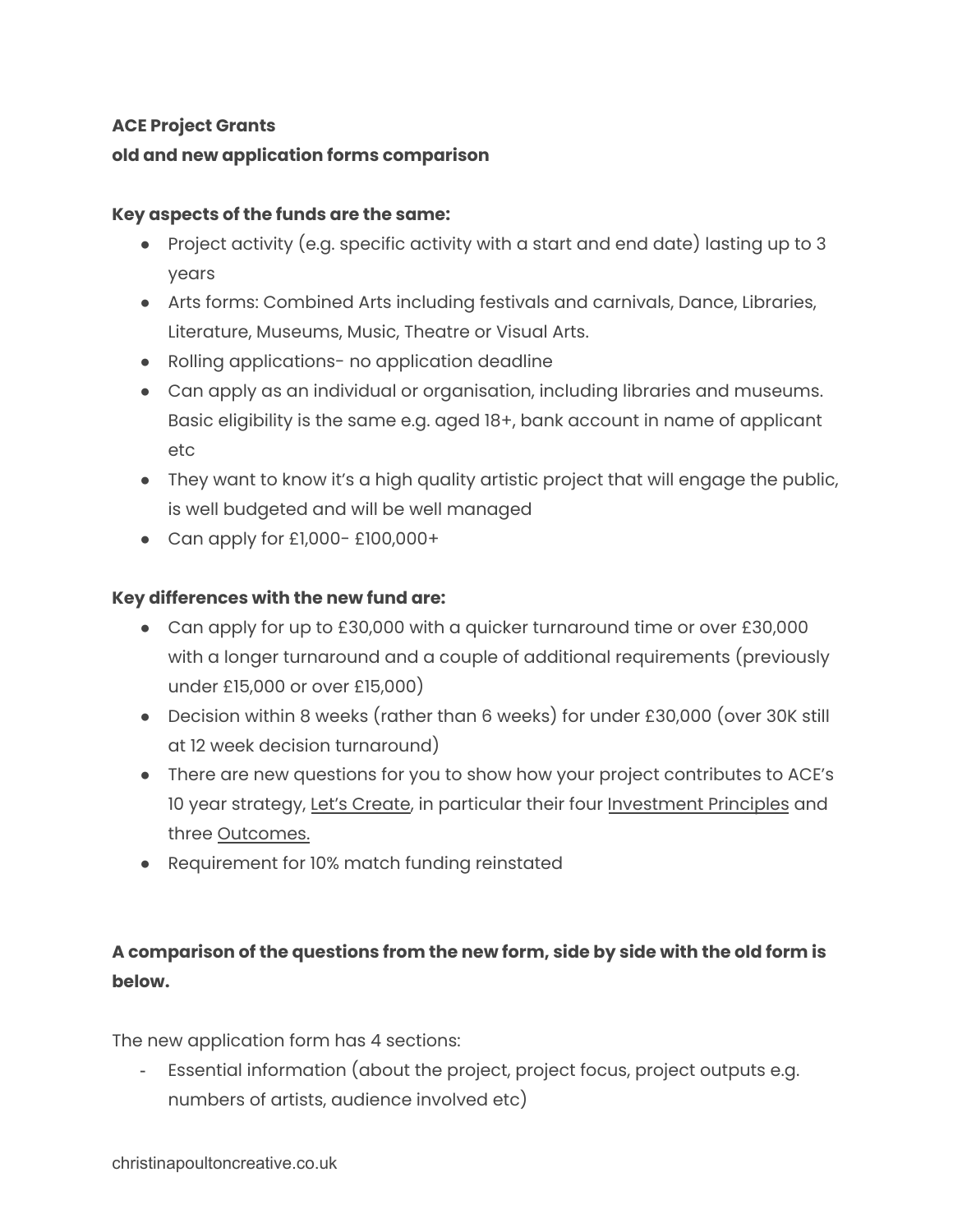- Feasibility and Risk (financial management, budget, risk management, partners, activity plan etc)
- Let's Create Outcomes (how your project contributes to these)
- Let's Create Investment Principles (how your project contributes to these)

**The old under 15K form had 15 narrative questions and a total of 19,200 characters available.**

**The new under 30K form has 8 narrative questions with a total of 9700 characters available, plus an additional optional 5 narrative questions (up to 2 additional Let's Create Outcomes and 3 additional Let's Create Investment Principles) and an additional optional 16500 characters available for these.**

**The new over 30K form** is very similar in format except that you have 3000 characters to address each Let's Create Outcome that is relevant to your project and up to 2000 characters for each Investment Principle. As with under 30K, all over 30K applicants have to complete the Inclusivity and Relevance Investment Principles. Touring applications for over 30K also have to answer on the Environmental Responsibility Investment Principle. Applications for over £100K need to complete all four.

I'm delivering a workshop on the new ACE Project Grants application in early 2022. More info and [booking](https://www.eventbrite.co.uk/e/getting-to-grips-with-the-new-ace-project-grants-tickets-211272771547) here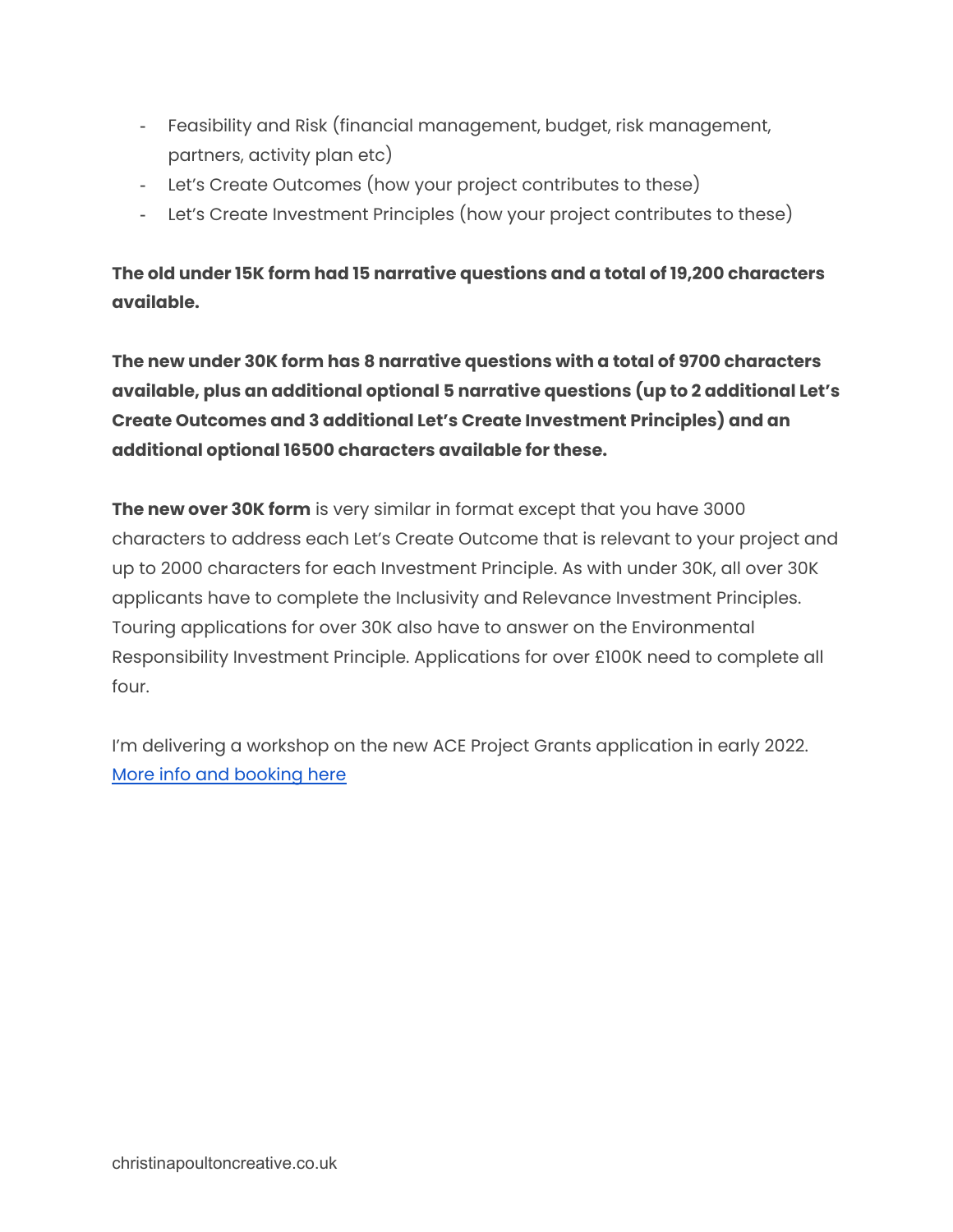| Under 15K (until 19 November 2021)                                                                                                                                                                     | Under 30K (22 November 2021 onwards)                                                                        | <b>Notes</b>                                                                                                                              |
|--------------------------------------------------------------------------------------------------------------------------------------------------------------------------------------------------------|-------------------------------------------------------------------------------------------------------------|-------------------------------------------------------------------------------------------------------------------------------------------|
| <b>Basic details/Essential Information</b>                                                                                                                                                             |                                                                                                             |                                                                                                                                           |
| Please give us a short summary of your<br>project. (600 characters)                                                                                                                                    | In your own words, tell us what your project is. Give<br>us a 50 word summary (300 characters)              | This appears<br>further down in<br>the 'Essential<br>Information'<br>section. It is<br>not the first<br>question for<br>under 30K<br>form |
| Tell us the total amount you are applying to us<br>for, including any personal access costs* $(E)$ :<br>$*$ How much of this request is for your / your<br>collaborators' personal access costs?* (£): | Tell us the total amount you are applying to us for,<br>including any personal access costs                 |                                                                                                                                           |
| Do you, or does your organisation object to<br>receiving National Lottery funding for religious<br>reasons?                                                                                            | Do you, or does your organisation object to<br>receiving National Lottery funding for religious<br>reasons? |                                                                                                                                           |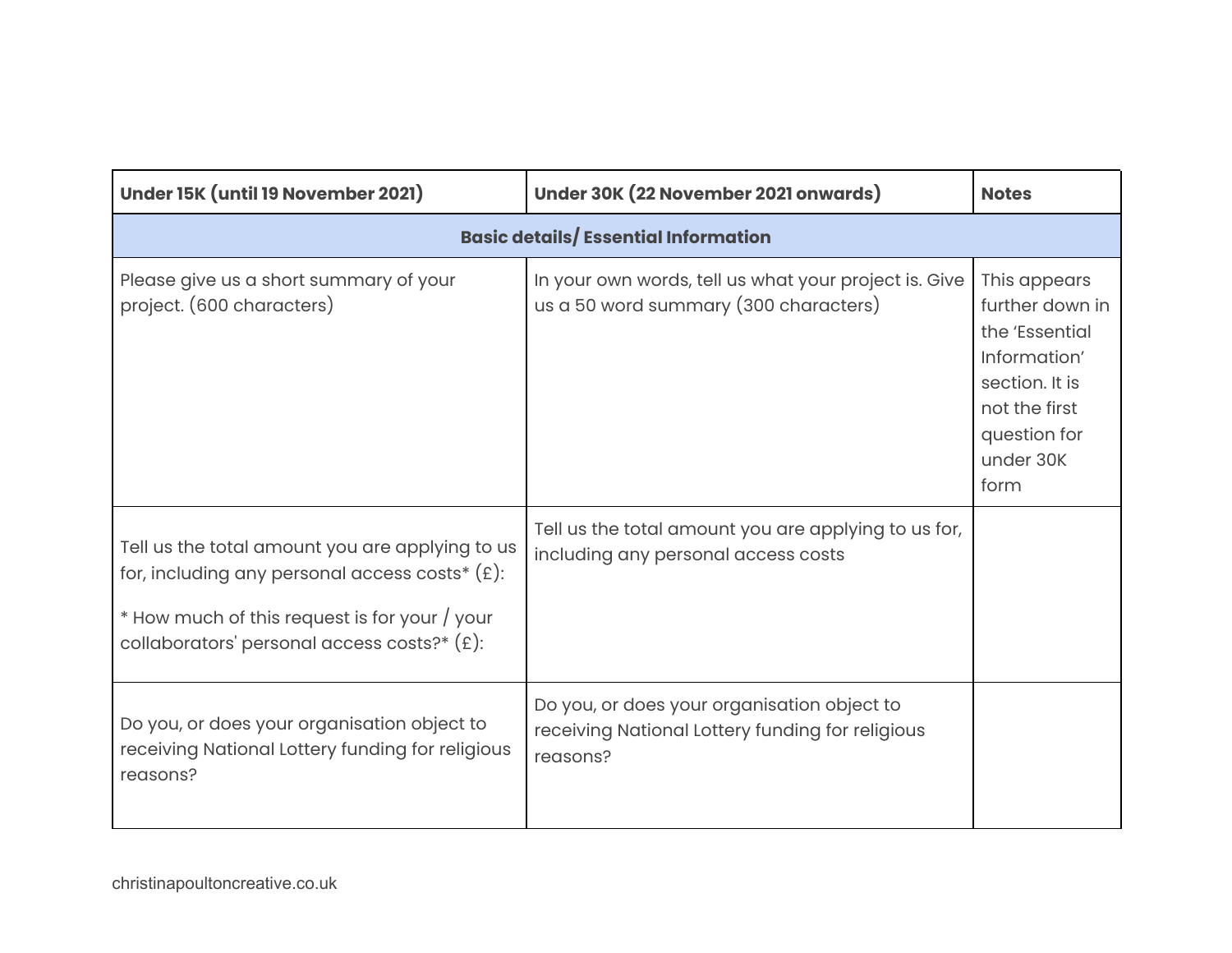| Tell us the start and end dates for your project.                                                                                                                                                                                            | Tell us the start and end dates for your project                                                                                                                                                                                | Question<br>comes under<br>'Feasibility and<br>Risk' section for<br>under 30K                                |
|----------------------------------------------------------------------------------------------------------------------------------------------------------------------------------------------------------------------------------------------|---------------------------------------------------------------------------------------------------------------------------------------------------------------------------------------------------------------------------------|--------------------------------------------------------------------------------------------------------------|
| <b>Outcomes</b>                                                                                                                                                                                                                              |                                                                                                                                                                                                                                 |                                                                                                              |
| Our 10-year strategy, Let's Create, has three<br>Outcomes. Tell us which of our Outcomes,<br>listed below, you think your project will<br>contribute to.<br>- Creative People<br>- Cultural Communities<br>- A Creative and Cultural Country |                                                                                                                                                                                                                                 | <b>These</b><br>questions<br>appear in a<br>more detailed<br>format below<br>in the new<br>under 30K<br>form |
| Quality                                                                                                                                                                                                                                      |                                                                                                                                                                                                                                 |                                                                                                              |
| Tell us about your (or your organisation's)<br>relevant work and experience. (1500<br>characters)                                                                                                                                            |                                                                                                                                                                                                                                 |                                                                                                              |
| Tell us more about your project and what you<br>want it to achieve. (1500 characters)                                                                                                                                                        | Give us a more detailed description of what you<br>want to do using our funding (800 characters)<br>We'd like to know:<br>what your project is - what will happen - who it is<br>aimed at; and - how your project is developing | This question<br>appears under<br>'Essential<br>Information'<br>section for                                  |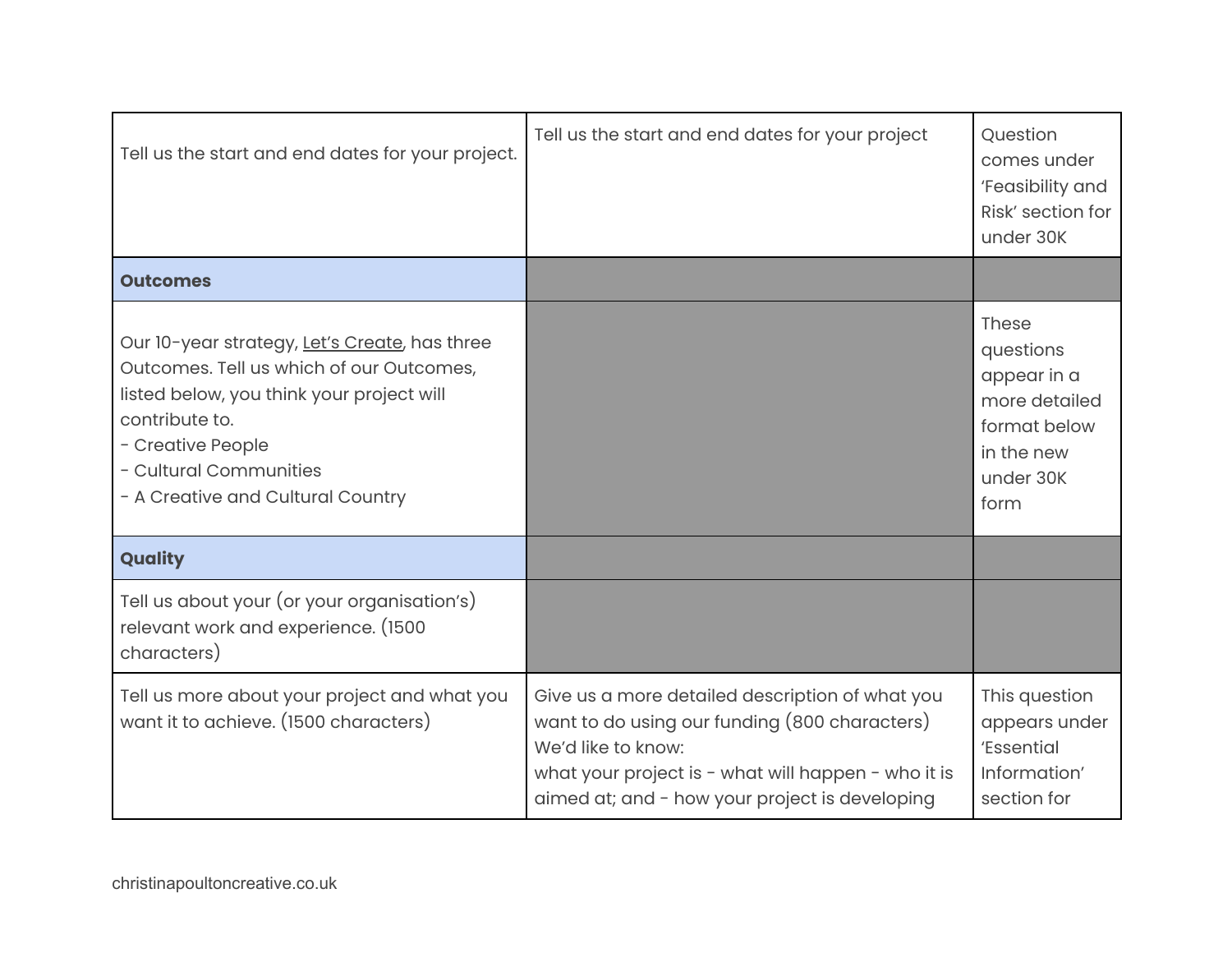|                                                                                    | and delivering excellence                                                                                                                                                           | under 30K                      |
|------------------------------------------------------------------------------------|-------------------------------------------------------------------------------------------------------------------------------------------------------------------------------------|--------------------------------|
| * Tell us how this project will help to develop<br>your work.<br>(1500 characters) |                                                                                                                                                                                     |                                |
| <b>Project Focus</b>                                                               |                                                                                                                                                                                     |                                |
| *What will your project focus on?                                                  | What type of activity does your project mainly<br>focus on?                                                                                                                         | This question<br>appears under |
| working with new people                                                            | Tick as many as you feel are relevant.<br>• Developing new creative or cultural work mainly                                                                                         | 'Essential<br>Information'     |
| creating or commissioning new work                                                 | on my own, or within my organisation<br>• Developing new creative or cultural work mainly                                                                                           | section for<br>under 30K       |
| reaching new or different audiences                                                | with other people                                                                                                                                                                   |                                |
| trying out new approaches                                                          | • Developing my own skills, or the skills within my<br>organisation                                                                                                                 |                                |
| undertaking organisational<br>development                                          | • Showing, performing or exhibiting something<br>to/with, people in your/ their, communities<br>• Working in a way that is focused on a specific                                    |                                |
| undertaking professional<br>development                                            | place (a village, town, city or region) or<br>community in England<br>• Developing our organisation<br>• Working internationally<br>• Working at significant scale or scope, with a |                                |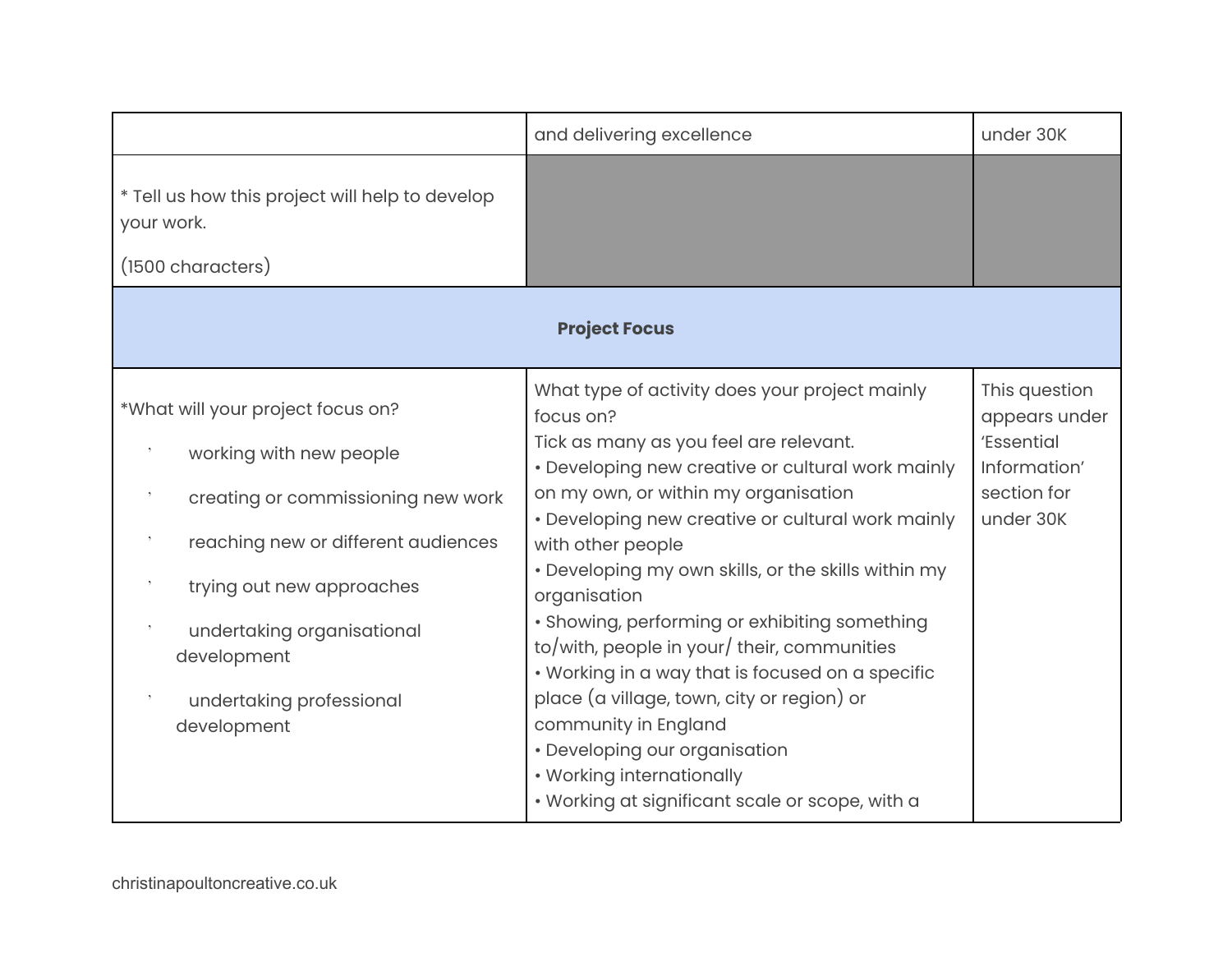|                                                                                                                                                      | national impact<br>• Working innovatively and/or collaboratively<br>· Something else (narrative text box - 200<br>characters)                                                                                       |                                                                                                     |
|------------------------------------------------------------------------------------------------------------------------------------------------------|---------------------------------------------------------------------------------------------------------------------------------------------------------------------------------------------------------------------|-----------------------------------------------------------------------------------------------------|
| <b>Who is involved</b>                                                                                                                               |                                                                                                                                                                                                                     |                                                                                                     |
| Table of artists and creatives involved, role<br>and confirmed or expected                                                                           |                                                                                                                                                                                                                     | This appears<br>later in the<br>under 30K<br>application,<br>combined with<br>the partners<br>table |
| Attachment to give a sense of your work                                                                                                              | Attachment to give a sense of your work                                                                                                                                                                             | For under 30K<br>application<br>this option is at<br>the end                                        |
| <b>Public Engagement</b>                                                                                                                             |                                                                                                                                                                                                                     |                                                                                                     |
| Tick here if your activity is specifically aimed<br>at any particular age group, identified ethnic<br>groups, disabled people, individuals or groups | Tick here if your activity is specifically aimed at<br>any particular age group, identified ethnic groups,<br>disabled people, individuals or groups with a<br>particular sexual orientation identity, either male, |                                                                                                     |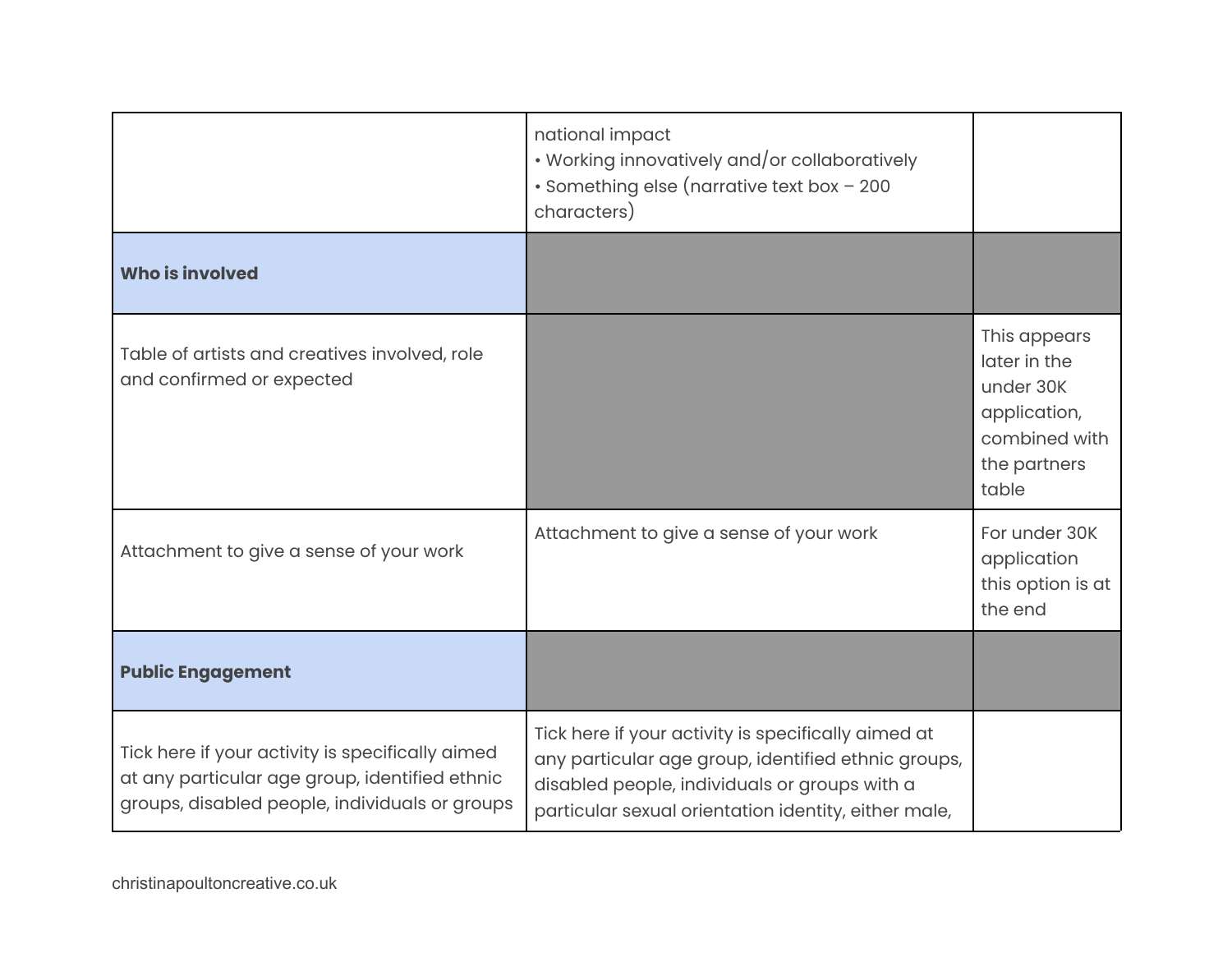| with a particular sexual orientation identity,<br>either male, female or trans people                                       | female or trans people                                                                                                                                                                                                                                                                                                                    |                                                                                          |
|-----------------------------------------------------------------------------------------------------------------------------|-------------------------------------------------------------------------------------------------------------------------------------------------------------------------------------------------------------------------------------------------------------------------------------------------------------------------------------------|------------------------------------------------------------------------------------------|
| Who will engage with your project? (1000<br>characters)                                                                     |                                                                                                                                                                                                                                                                                                                                           |                                                                                          |
| * How will people engage with your project<br>and what experience do you want them to<br>have?<br>(1000 characters)         |                                                                                                                                                                                                                                                                                                                                           |                                                                                          |
| * Tell us how you will make sure your project<br>reaches people.<br>(1000 characters)                                       |                                                                                                                                                                                                                                                                                                                                           |                                                                                          |
| Beneficiaries: table with numbers of artists,<br>participants, audience (live), audience<br>(broadcast, online, in writing) | Who will experience your project? table with<br>numbers of creative practitioners, active<br>participants, volunteers, audiences, visitors and<br>public (live), streaming audiences (live<br>presentation through digital platform), digital<br>audiences (Those who experience a creative<br>product designed to be experienced through | This question<br>appears under<br>'Essential<br>Information'<br>section for<br>under 30K |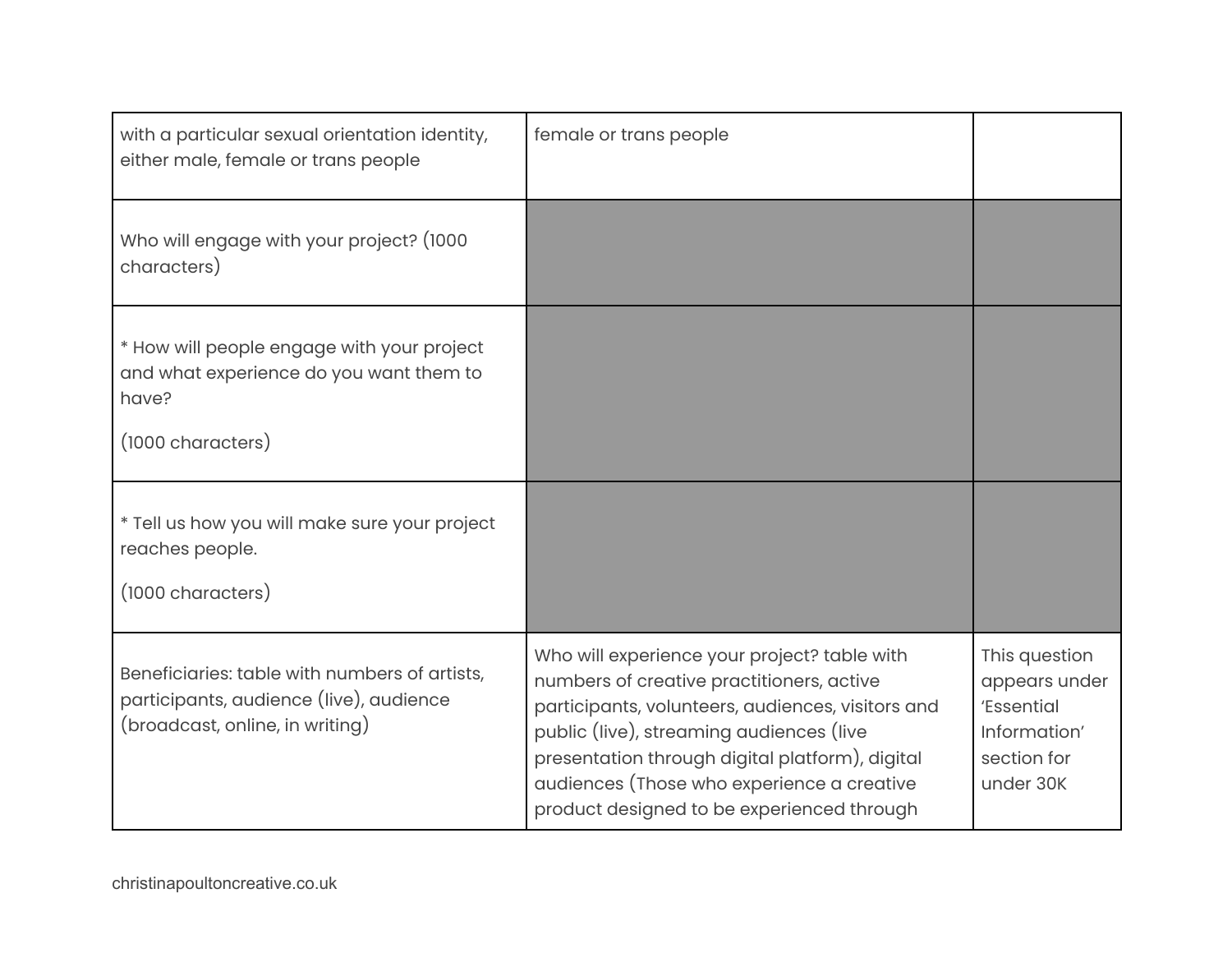| digital technology)                                                                                                                                                                                                                                                  |                                                                                          |
|----------------------------------------------------------------------------------------------------------------------------------------------------------------------------------------------------------------------------------------------------------------------|------------------------------------------------------------------------------------------|
| How have you worked out these figures? (Up to<br>800 characters)                                                                                                                                                                                                     | This question<br>appears under<br>'Essential<br>Information'<br>section for<br>under 30K |
| How many of the people taking part<br>in/contributing to your project are employed on a<br>freelance basis?                                                                                                                                                          | This question<br>appears under<br>'Essential<br>Information'<br>section for<br>under 30K |
| How will people experience your project? Tick<br>boxes for:<br>Live event-static<br>Live event- multiple locations/ touring<br>Digital experience<br>Streaming or broadcasting<br>Longer term public engagement in England (e.g.<br>R&D, organisational development) | This question<br>appears under<br>'Essential<br>Information'<br>section for<br>under 30K |
| If you select longer term public engagement an<br>additional Q appears:<br>Who are you hoping will benefit from your project                                                                                                                                         | This question<br>appears under<br>'Essential                                             |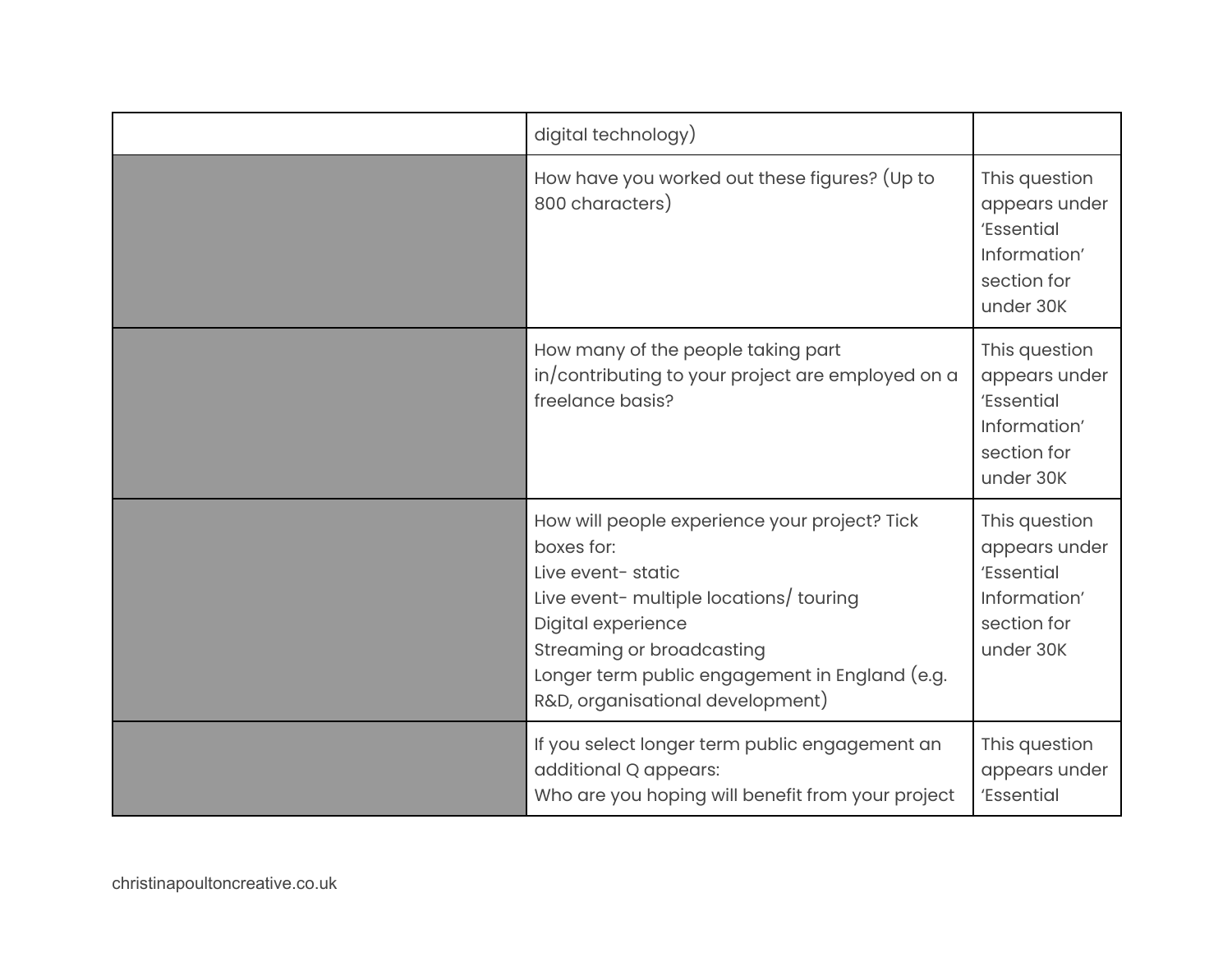|                                                                                                                                                | in the longer term, and how will they experience it?<br>(800 characters)                                                                                                                                                                                                                                                                                | Information'<br>section for<br>under 30K |
|------------------------------------------------------------------------------------------------------------------------------------------------|---------------------------------------------------------------------------------------------------------------------------------------------------------------------------------------------------------------------------------------------------------------------------------------------------------------------------------------------------------|------------------------------------------|
|                                                                                                                                                | If you select "Live event- multiple locations/<br>touring" or "Live event- static" a table appears to<br>complete with name of venue, local authority,<br>dates, number of performances, expected/<br>confirmed etc (matches the previous touring<br>table from the under 15K app). There are variants<br>on this table for digital and streamed events |                                          |
| <b>Finance</b>                                                                                                                                 |                                                                                                                                                                                                                                                                                                                                                         |                                          |
| Income table (category/income heading,<br>description, expected or confirmed, amount)                                                          | Income table (category/income heading,<br>description, expected or confirmed, amount)                                                                                                                                                                                                                                                                   |                                          |
| Tell us how you have raised, or plan to raise,<br>the income from other sources you have<br>included in the income table. (1500<br>characters) | Tell us more about the match funding for your<br>project? (Up to 1,500 characters)                                                                                                                                                                                                                                                                      |                                          |
| Tell us about the support in kind in your                                                                                                      |                                                                                                                                                                                                                                                                                                                                                         | Does not<br>appear in                    |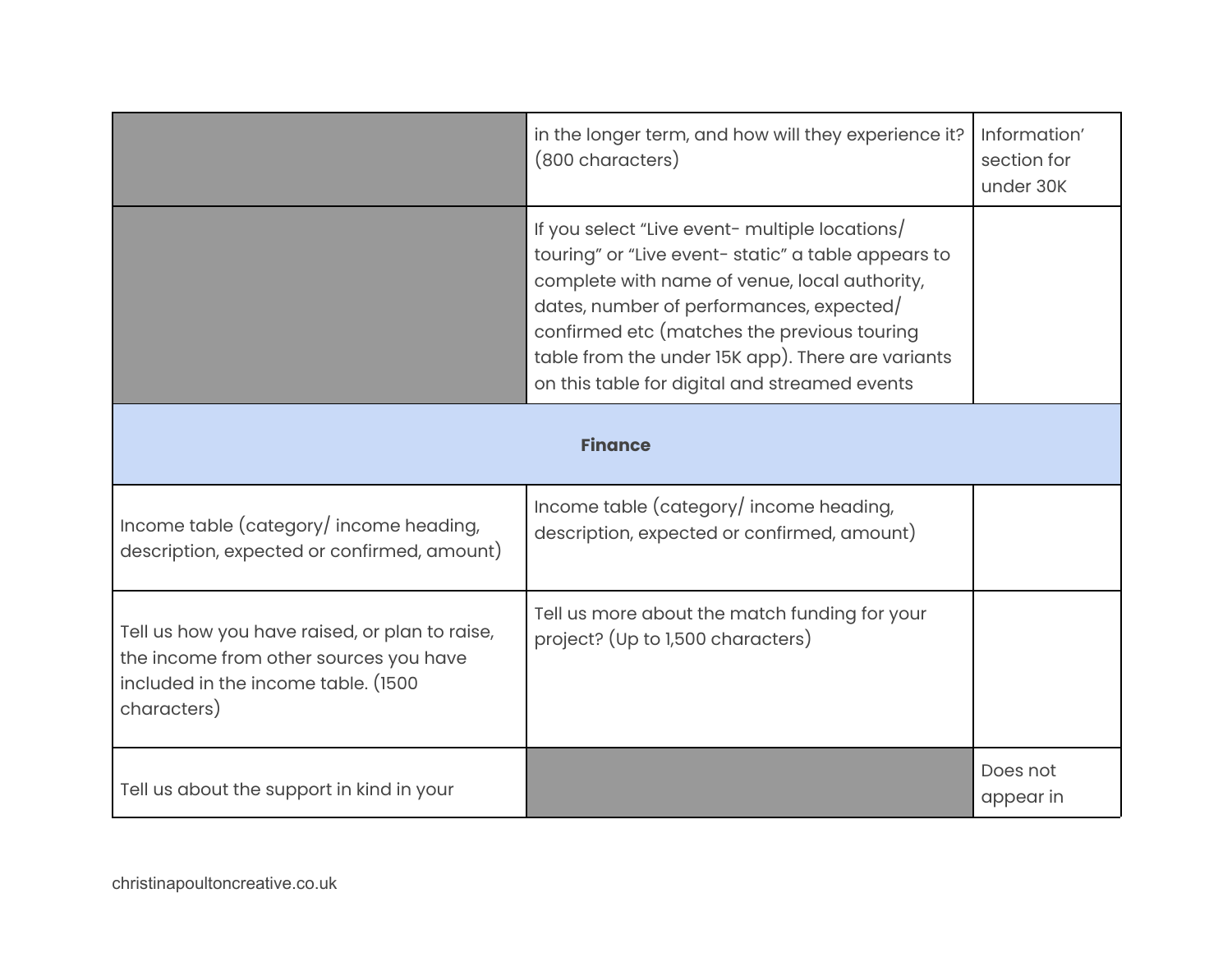| budget (1500 characters)                                                                                                                      |                                                                                                                                                                                                                                                                                                                                                                | under 30K<br>application but<br>guidance for<br>previous<br>question<br>references<br>partnership<br>support so<br>could include<br>in kind there. |
|-----------------------------------------------------------------------------------------------------------------------------------------------|----------------------------------------------------------------------------------------------------------------------------------------------------------------------------------------------------------------------------------------------------------------------------------------------------------------------------------------------------------------|----------------------------------------------------------------------------------------------------------------------------------------------------|
| Expenditure table (type of expenditure,<br>description, amount)                                                                               | Expenditure table (type of expenditure,<br>description, amount)                                                                                                                                                                                                                                                                                                | There is a new<br>expenditure<br>category for<br>under 30K:<br>Environmental<br>Responsibility<br>costs                                            |
| * Tell us how you will manage the budget for<br>this project, and about your previous<br>experience of managing budgets.<br>(1500 characters) | What experience do you have of managing a<br>project budget of this size? Pick from the list<br>below:<br>. I have managed a project budget of this size or<br>larger before (tick box)<br>· I have managed a smaller project budget before<br>(tick box)<br>· I have not managed a project budget before,<br>but I can draw on the experience of other people | For the options<br>for the under<br>30K question<br>which ask for<br>additional<br>information,<br>the guidance<br>does not give<br>a character    |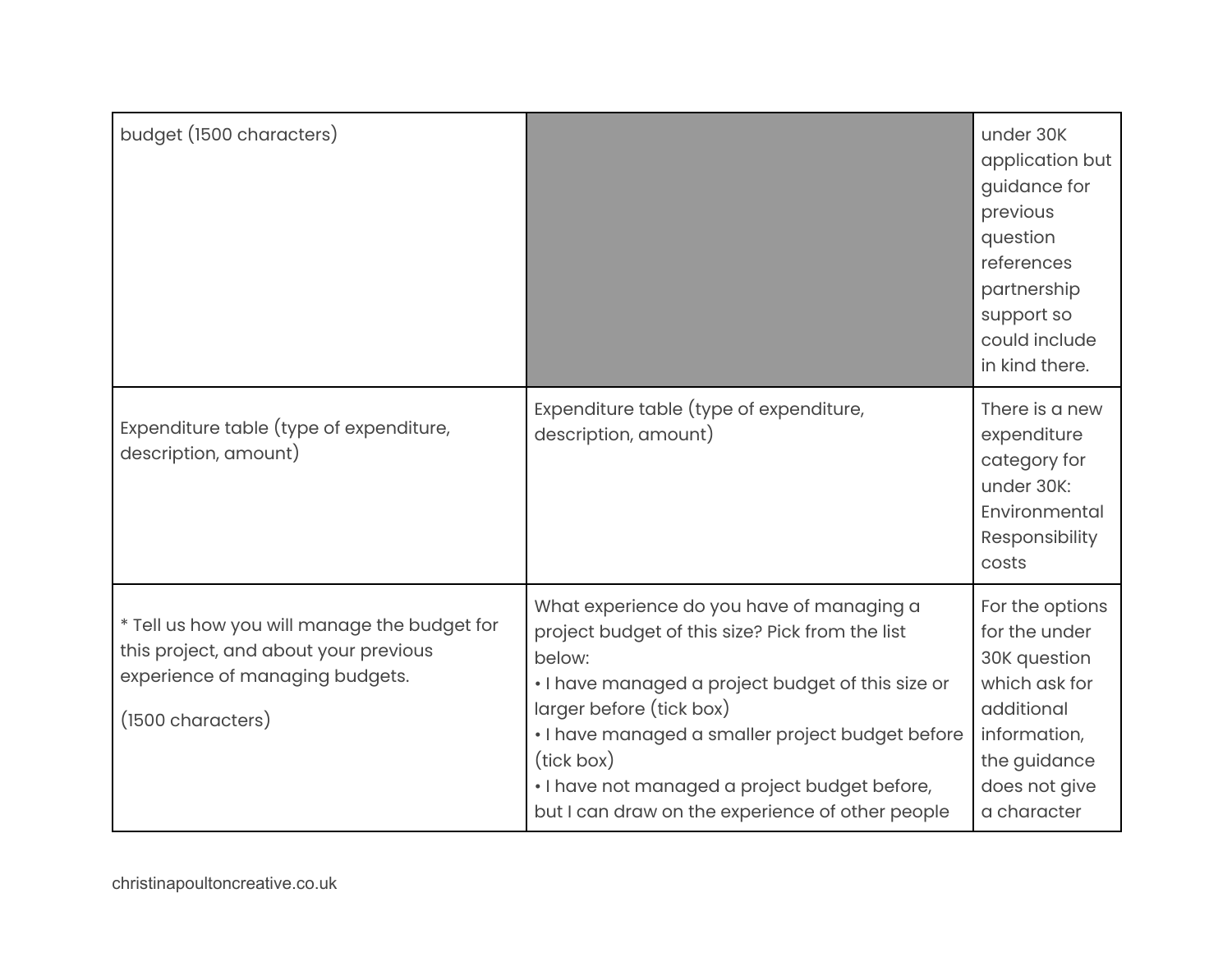|                                                                                                                                                                         | involved in this project - which people involved in<br>the project will support you? (1500 characters)<br>· This is the first time I've managed a project<br>budget, it's a good opportunity to learn - what do<br>you plan to do to manage the budget for this<br>project? (1500 characters) | count.                                                                                                 |
|-------------------------------------------------------------------------------------------------------------------------------------------------------------------------|-----------------------------------------------------------------------------------------------------------------------------------------------------------------------------------------------------------------------------------------------------------------------------------------------|--------------------------------------------------------------------------------------------------------|
| * Tell us how you have worked out the costs in<br>your project budget, including the costs of any<br>purchases.<br>(1500 characters)                                    | How have you worked out the costs included in<br>your budget? (Up to 1,500 characters)                                                                                                                                                                                                        |                                                                                                        |
|                                                                                                                                                                         | How much of your total budget is being spent on<br>international costs (such as visas, carnets, freight,<br>travel, accomodation, per diems)?                                                                                                                                                 |                                                                                                        |
| Have you used any recognised pay guidelines<br>to work out pay for those involved in your<br>project (including you)?<br>If yes:<br>Please explain in more detail. (600 | Have you used a recognised industry standard to<br>work out how to pay artists and professionals<br>involved in your project (including you)?<br>If you answer 'yes', tell us which one.<br>If you answer 'no', tell us how you I have                                                        | In the under<br>30K app this<br>question is at<br>the beginning<br>under<br>'Essential<br>Information' |
| characters)                                                                                                                                                             | calculated fees in a different way.<br>There are more detailed notes on this in the                                                                                                                                                                                                           |                                                                                                        |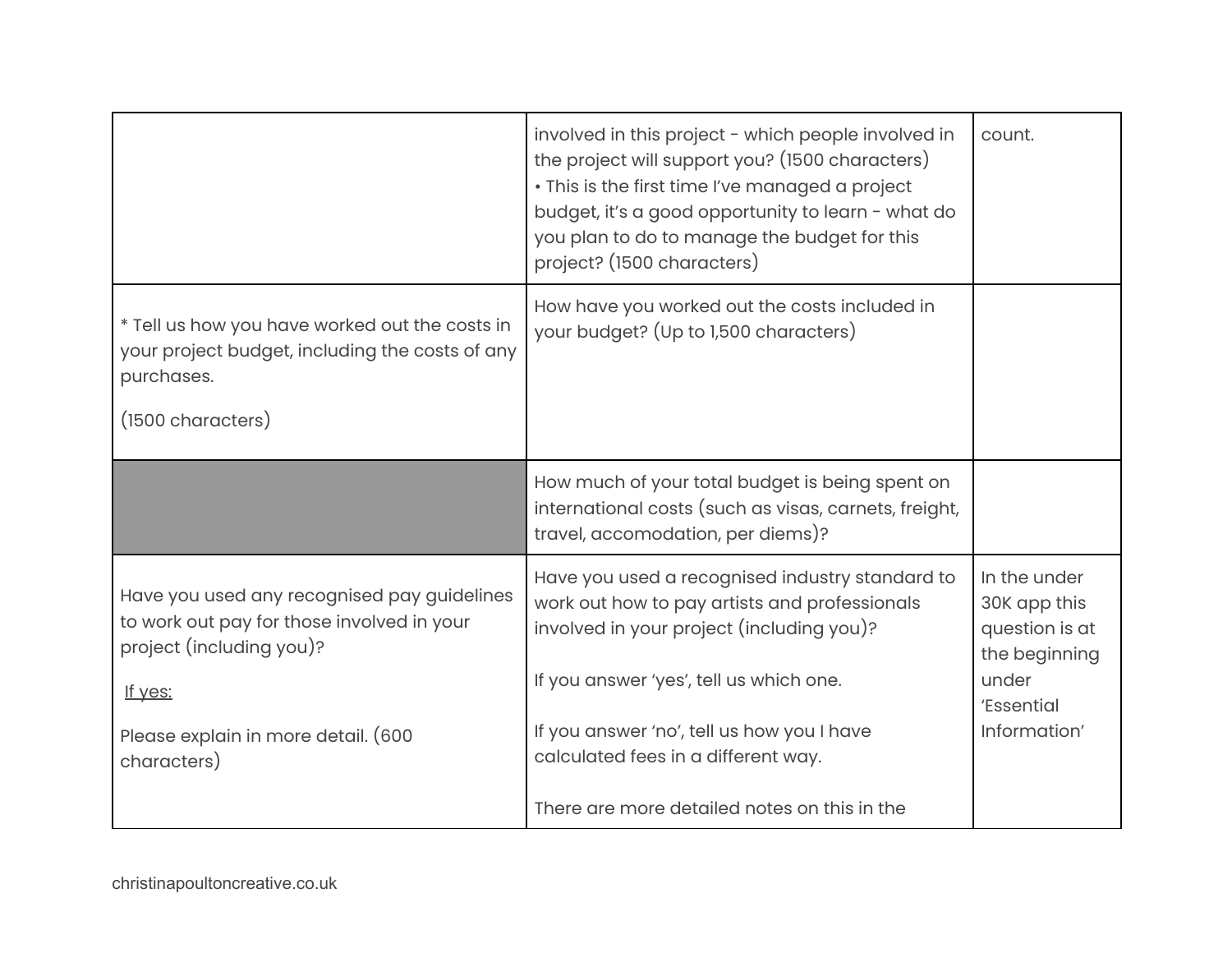| If no:<br>Tell us how you have calculated the fees in<br>your budget. (600 characters)                                                                               | guidance than previously, and it doesn't specify a<br>word count for the explanation in the guidance.                                                                                                                                                                                                                                                                                                                                                                                             |                                                                                                                                                           |
|----------------------------------------------------------------------------------------------------------------------------------------------------------------------|---------------------------------------------------------------------------------------------------------------------------------------------------------------------------------------------------------------------------------------------------------------------------------------------------------------------------------------------------------------------------------------------------------------------------------------------------------------------------------------------------|-----------------------------------------------------------------------------------------------------------------------------------------------------------|
| If there are other people included in the<br>delivery of my project, as workers or<br>volunteers, I am aware of my statutory<br>responsibilities.<br><b>Tick box</b> |                                                                                                                                                                                                                                                                                                                                                                                                                                                                                                   |                                                                                                                                                           |
| <b>Management</b>                                                                                                                                                    |                                                                                                                                                                                                                                                                                                                                                                                                                                                                                                   |                                                                                                                                                           |
| * Tell us about your, and your partners', recent<br>experience in managing similar types of<br>projects.<br>(1500 characters)                                        | What experience do you have of managing a<br>project? Choose from the list below:<br>. I have managed projects like this before (tick<br>box)<br>. I have managed some tasks of projects like this<br>before (tick box)<br>. I have not managed a project like this before,<br>but I can draw on the experience of other people<br>involved in this project - which people involved in<br>the project will support you? (1500 characters)<br>. This is the first time I've managed a project like | For the options<br>for the under<br>30K question<br>which ask for<br>additional<br>information,<br>the guidance<br>does not give<br>a character<br>count. |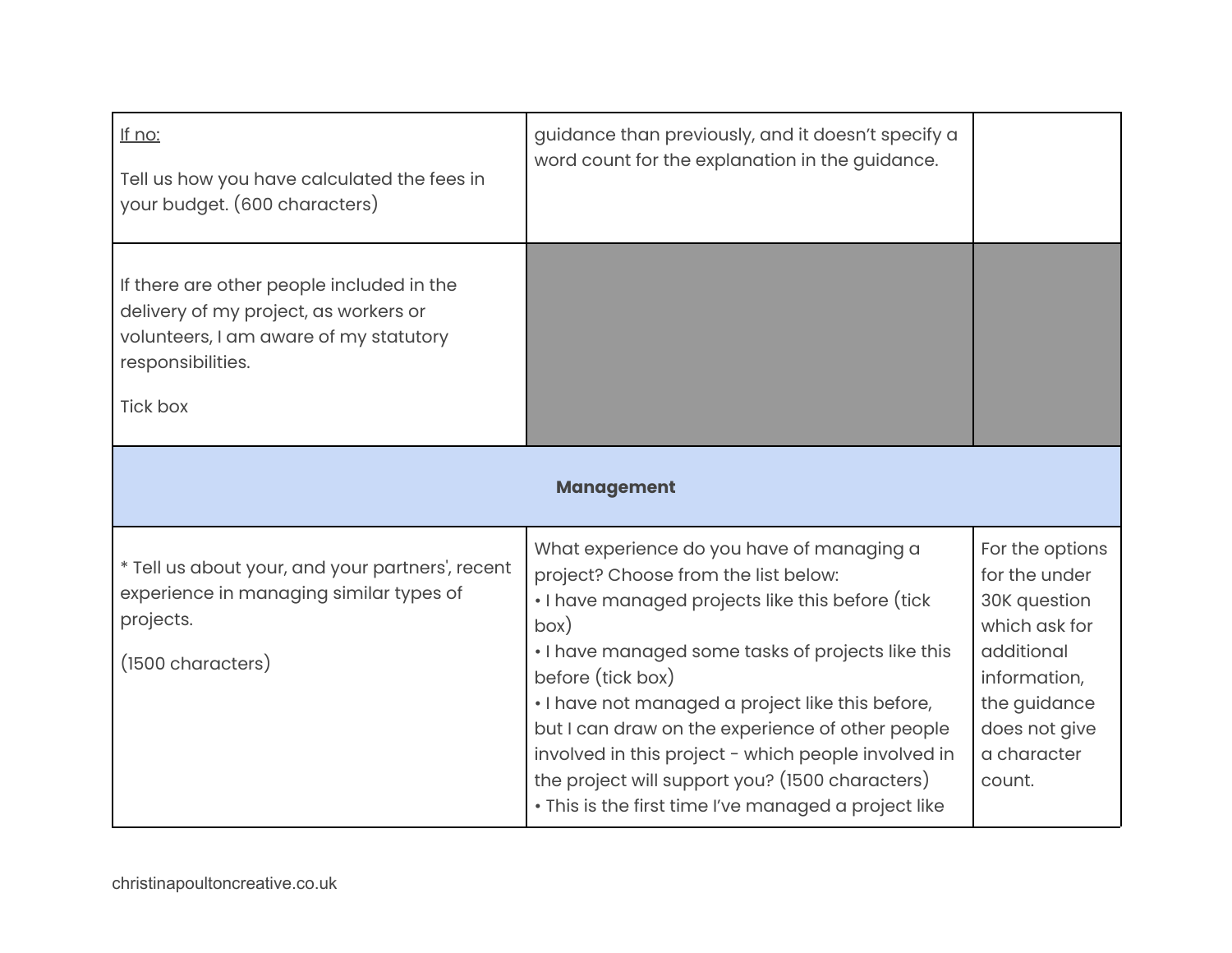|                                                                                                                                                                                                                         | this, it's a good opportunity to learn - what do you<br>plan to do to manage your project? (1500<br>characters)                                     |                                                                                           |
|-------------------------------------------------------------------------------------------------------------------------------------------------------------------------------------------------------------------------|-----------------------------------------------------------------------------------------------------------------------------------------------------|-------------------------------------------------------------------------------------------|
| Table of project partners (name, contact,<br>email, role, expected or confirmed)                                                                                                                                        | Who will be working with you to deliver your<br>project? (table)                                                                                    | For under 30K<br>form this table<br>includes<br>partners and<br>creative<br>practitioners |
| * Choose if your project.<br>- focuses on touring<br>- doesn't include any touring at all<br>- includes touring, and other types of activity<br>(Follow up table with venues/local authority/<br>expected or confirmed) |                                                                                                                                                     |                                                                                           |
| Tell us about the planning and preparation<br>you have already done.<br>(1500 characters)                                                                                                                               |                                                                                                                                                     |                                                                                           |
|                                                                                                                                                                                                                         | What are the main risks and challenges to your<br>project meeting its aims, and what will you do to<br>manage these risks? (Up to 1,500 characters) |                                                                                           |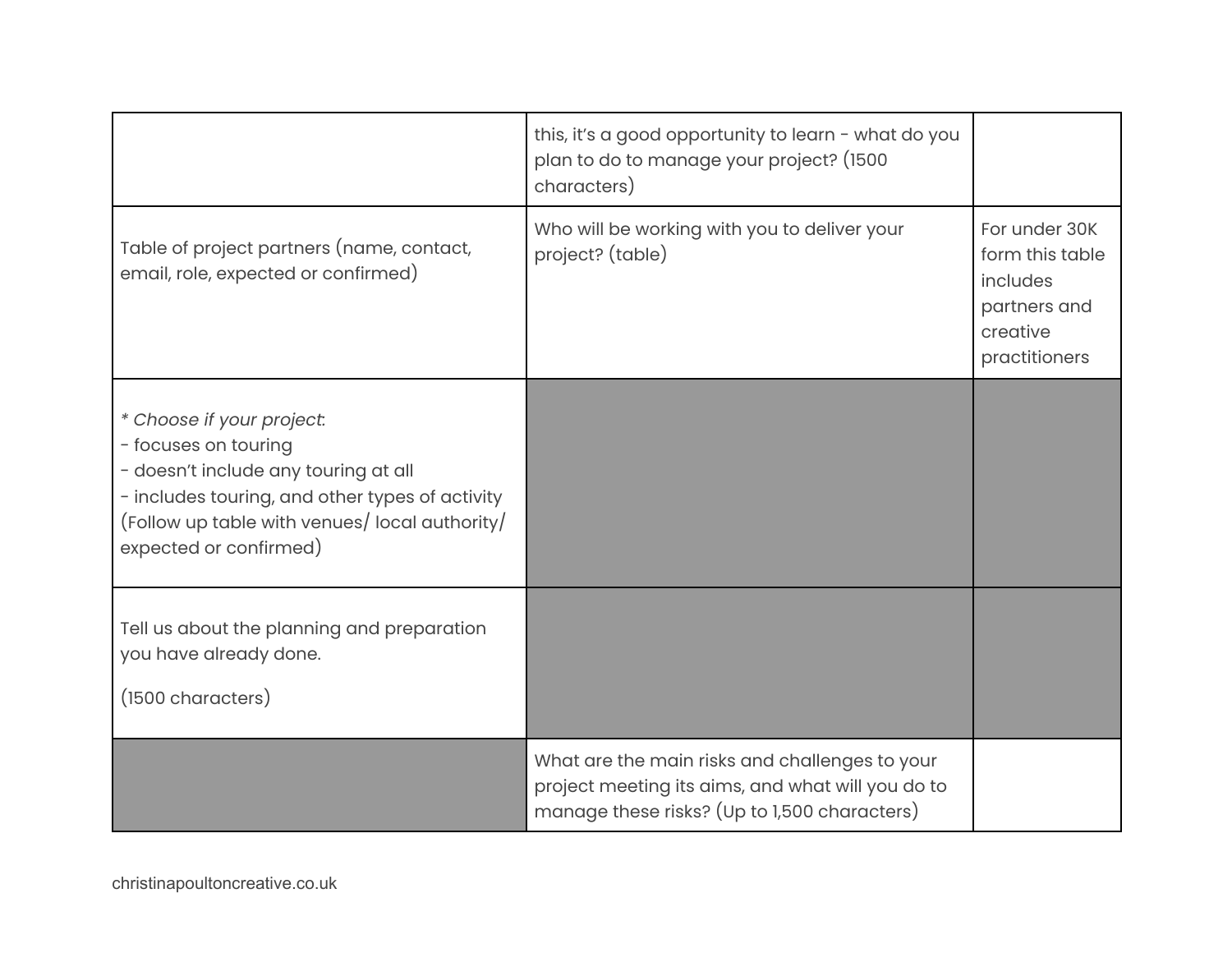| Table of project timeline/ activity plan (start<br>date, end date, activity, task lead)                                                                                                      | Table of project timeline/ activity plan (start date,<br>end date, activity, task lead)                                                                                                                                                               | This question<br>appears under<br>'Essential<br>Information'<br>section for<br>under 30K |
|----------------------------------------------------------------------------------------------------------------------------------------------------------------------------------------------|-------------------------------------------------------------------------------------------------------------------------------------------------------------------------------------------------------------------------------------------------------|------------------------------------------------------------------------------------------|
| Table of project results (number of new<br>products or commissions, days employment<br>for artists, performances or exhibition days,<br>sessions of education, participation or<br>training) |                                                                                                                                                                                                                                                       |                                                                                          |
| * Tell us how you will evaluate your project.<br>(1500 characters)                                                                                                                           |                                                                                                                                                                                                                                                       |                                                                                          |
|                                                                                                                                                                                              | <b>Let's Create Outcomes</b>                                                                                                                                                                                                                          |                                                                                          |
|                                                                                                                                                                                              | Select which outcome your project contributes to:<br>Creative People - Everyone can develop and<br>express creativity throughout their life<br>Cultural Communities -Villages, towns and cities<br>thrive through a collaborative approach to culture |                                                                                          |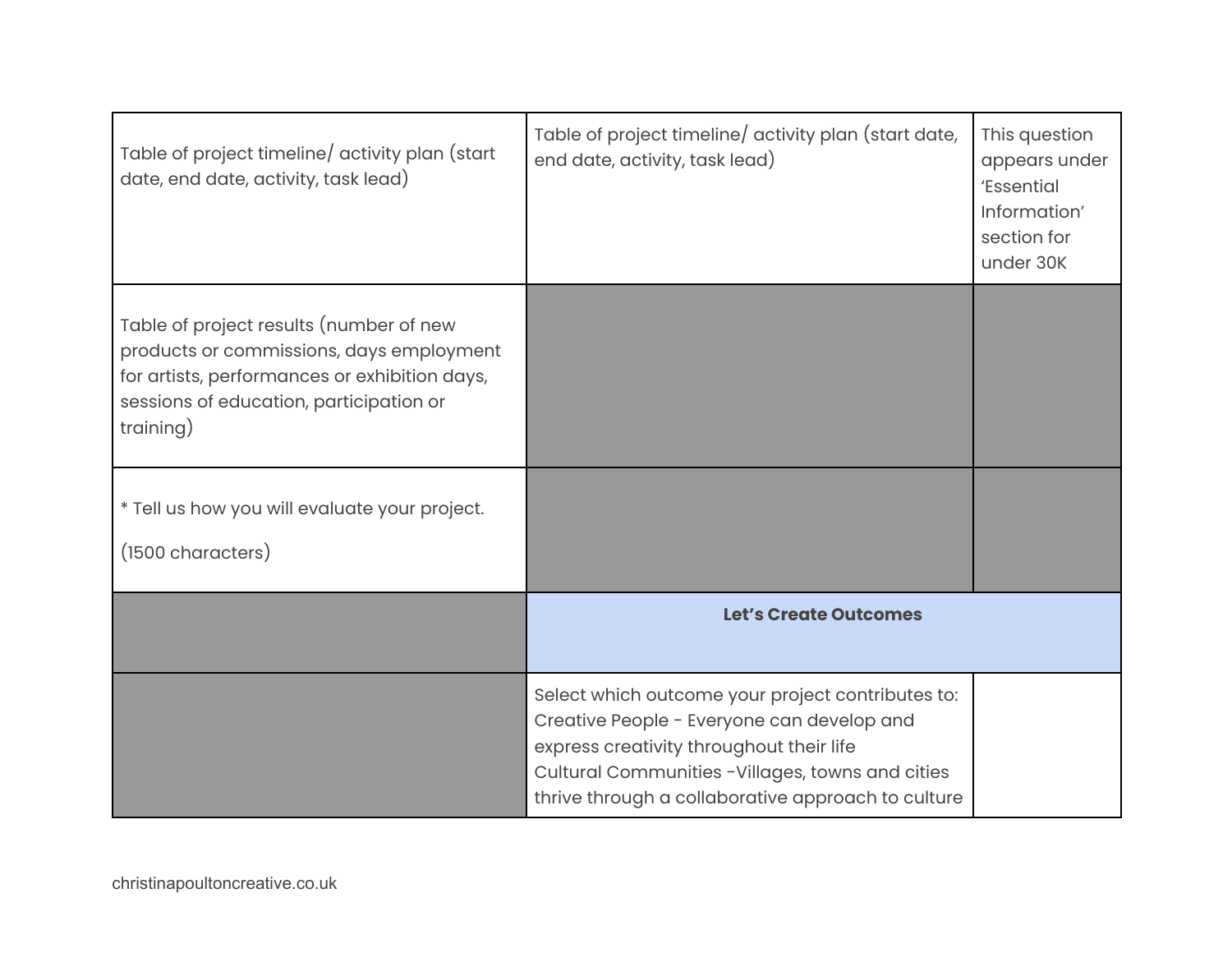| A Creative and Cultural Country - England's<br>cultural sector is innovative, collaborative and<br>international                                                                                                                      |  |
|---------------------------------------------------------------------------------------------------------------------------------------------------------------------------------------------------------------------------------------|--|
| For each outcome you have selected, you'll get a<br>text box (up to 1,500 characters) to tell us how<br>your project will contribute to that outcome.                                                                                 |  |
| Let's Create Investment Principles                                                                                                                                                                                                    |  |
| Our Investment Principles are: • Ambition and<br>Quality • Dynamism • Environmental Responsibility<br>• Inclusivity and Relevance<br>In this section you can use the Investment<br>Principles to build up an in-depth picture of your |  |
| project, which in turn will give us a stronger<br>understanding of your intentions and plans, and<br>how your project will contribute to delivering our<br>Strategy.                                                                  |  |
| Each Investment Principle has 3 sub sections with<br>a text box which has a limit of 1,500 characters for<br>each.                                                                                                                    |  |
| All applicants need to complete the section on<br>Inclusivity and Relevance. (1500 characters x 3)                                                                                                                                    |  |